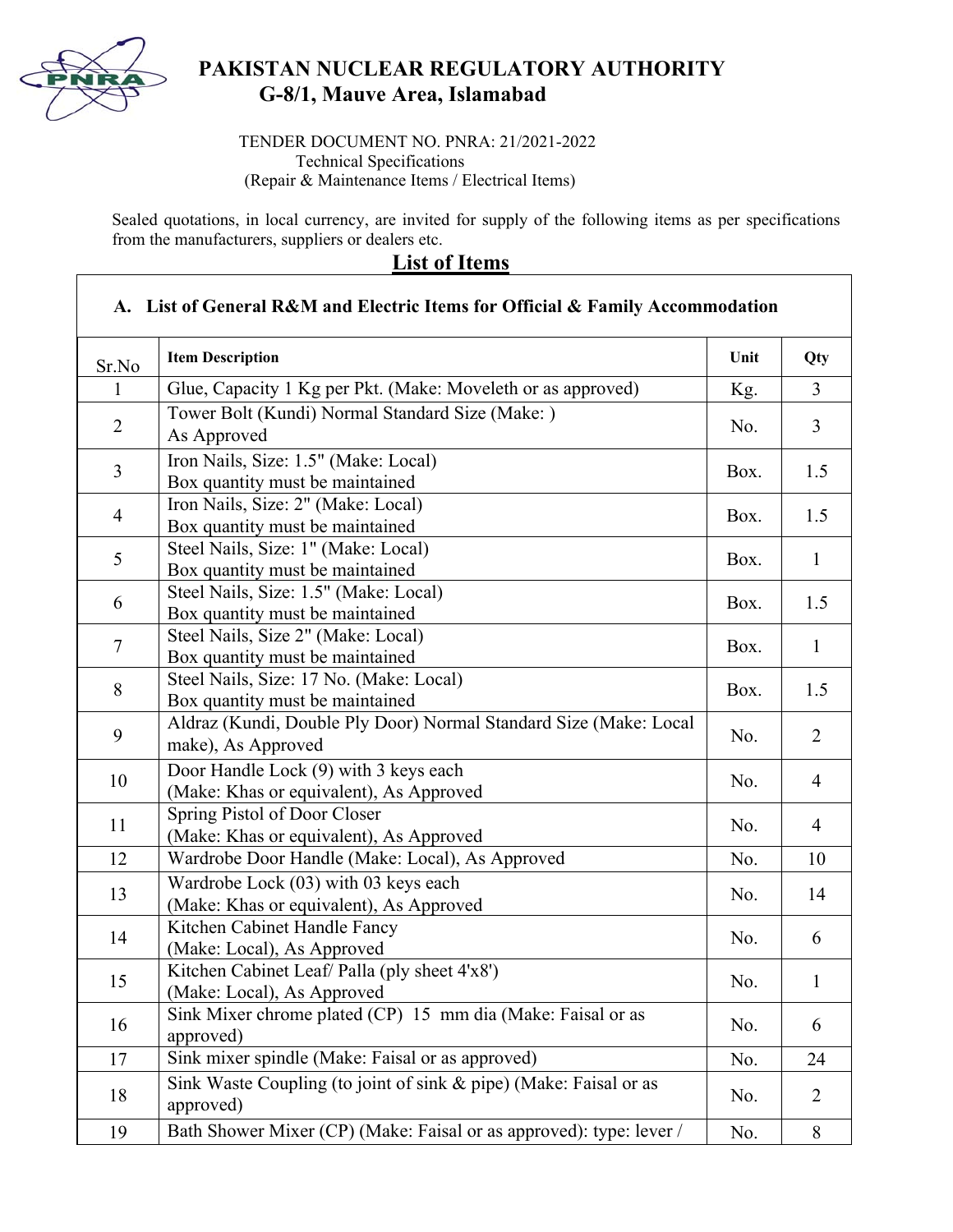|    | tap type?                                                                                                        |         |                |
|----|------------------------------------------------------------------------------------------------------------------|---------|----------------|
| 20 | Bath Shower Head (S.S Plate) (Make: Faisal or as approved), size: 6"                                             | No.     | 15             |
| 21 | Bath Shower Rod (CP) (Make: Master or as approved)                                                               | No.     | 6              |
| 22 | Tap / Bib Cock (CP) (Single) with spindle (Make: Faisal or as<br>approved)                                       | No.     | 12             |
| 23 | Tap (Double bibcock (CP) (Make: Faisal or as approved)                                                           | No.     | 6              |
| 24 | Spindle Tap / Bib Cock (Single) (Make: Faisal or as approved)                                                    | No.     | 24             |
| 25 | Spindle Tap / Bib Cock (Double) (Make: Faisal or as approved)                                                    | No.     | 20             |
| 26 | Muslim Shower (CP) 15 mm (Make: Faisal or as approved)                                                           | No.     | 6              |
| 27 | Ward Robe Catcher (Make: Local), As Approved                                                                     | No.     | 6              |
| 28 | CP Nozzle of Bib Cock (Make: Faisal or approved by the Engineer)                                                 | No.     | 20             |
| 29 | Commode Connection Pipe (CP), 1.5 m (Make: Faisal or as approved)                                                | No.     | 5              |
| 30 | Depoxy (Solution, Supaida, Magic, Elphoy) (Make: Local and as<br>approved)                                       | No.     | 32             |
| 31 | Ball Valve 3/4" for GI pipe (Make: Faisal or as approved)                                                        | No.     | 6              |
| 32 | ball Valve 1/2" for GI pipe (Make: Faisal or as approved)                                                        | No.     | 6              |
| 33 | Gate Valve (3/4") for GI pipe (Make: Faisal or as approved)                                                      | No.     | 20             |
| 34 | Toilet Paper Holder (Make: Faisal or as approved)                                                                | No.     | $\overline{4}$ |
| 35 | Gas Ball Valve 1" for GI pipe (Make: Faisal or as approved)                                                      | No.     | 5              |
| 36 | Gas Ball Valve 1/2" for GI pipe (Make: Faisal or as approved)                                                    | No.     | 18             |
| 37 | Gas Ball Valve 3/4" for GI pipe (Make: Faisal or as approved)                                                    | No.     | 12             |
| 38 | Muslim Shower with connection pipe (CP) with rubber washer<br>complete in all respect (Make: Faisal or approved) | No.     | 20             |
| 39 | Commode Thimble rubber Seal (Make: Local)                                                                        | No.     | $\overline{4}$ |
| 40 | Main burner Tube jet (Make: Local)                                                                               | No.     | $\overline{3}$ |
| 41 | Main burner Tube (Make: Local)                                                                                   | No.     | 8              |
| 42 | Nut coupling of W.H basin mixer (Make: Faisal or as approved)                                                    | No.     | 16             |
| 43 | Flush Tank Siphon (Complete Set) (Make: IFO or as approved) Local                                                | No.     | 12             |
| 44 | Washer of all types $(1/2'')3/4''1'')$ & Muslim shower (Make: Faisal or<br>as approved)                          | No.     | 6              |
| 45 | Main burner of geyser (Make: Local as approved)                                                                  | No.     | 8              |
| 46 | Gas rubber Pipe for Heater (Make: Local)                                                                         | Feet.   | 150            |
| 47 | Non Return valve (NRV) 3/4" (Make: Faisal or as approved)                                                        | No.     | $\overline{3}$ |
| 48 | PPRC Pipe 32mm (Make: Papuler or equivalent)                                                                     | Length. | 6              |
| 49 | PPRC Pipe 40mm, PN-20 (Make: Master or equivalent)                                                               | Length. | $\overline{3}$ |
| 50 | Barrel Nipple 1/2" (Make: Local)                                                                                 | No.     | 10             |
| 51 | Barrel Nipple 3/4" (Make: Local)                                                                                 | No.     | 10             |
| 52 | Elbow 3/4" for GI pipe(Make: Local)                                                                              | No.     | 3              |
| 53 | Water Jet Nozzle (Make: Local)                                                                                   | No.     | $\overline{4}$ |
| 54 | Gasket Sheet (2x2 sqm) (Make: Local)                                                                             | No.     | $\overline{2}$ |
| 55 | Tap Set (Moose) (Make: Faisal or as approved)                                                                    | No.     | $\overline{2}$ |
| 56 | Flooring Jali SS (6"x6") (Make: Master or as approved)                                                           | No.     | 8              |
| 57 | Shower Pipe (Make: Local and as approved)                                                                        | No.     | $\overline{4}$ |
| 58 | Oil Gun (Make: Local and as approved)                                                                            | No.     | $\overline{4}$ |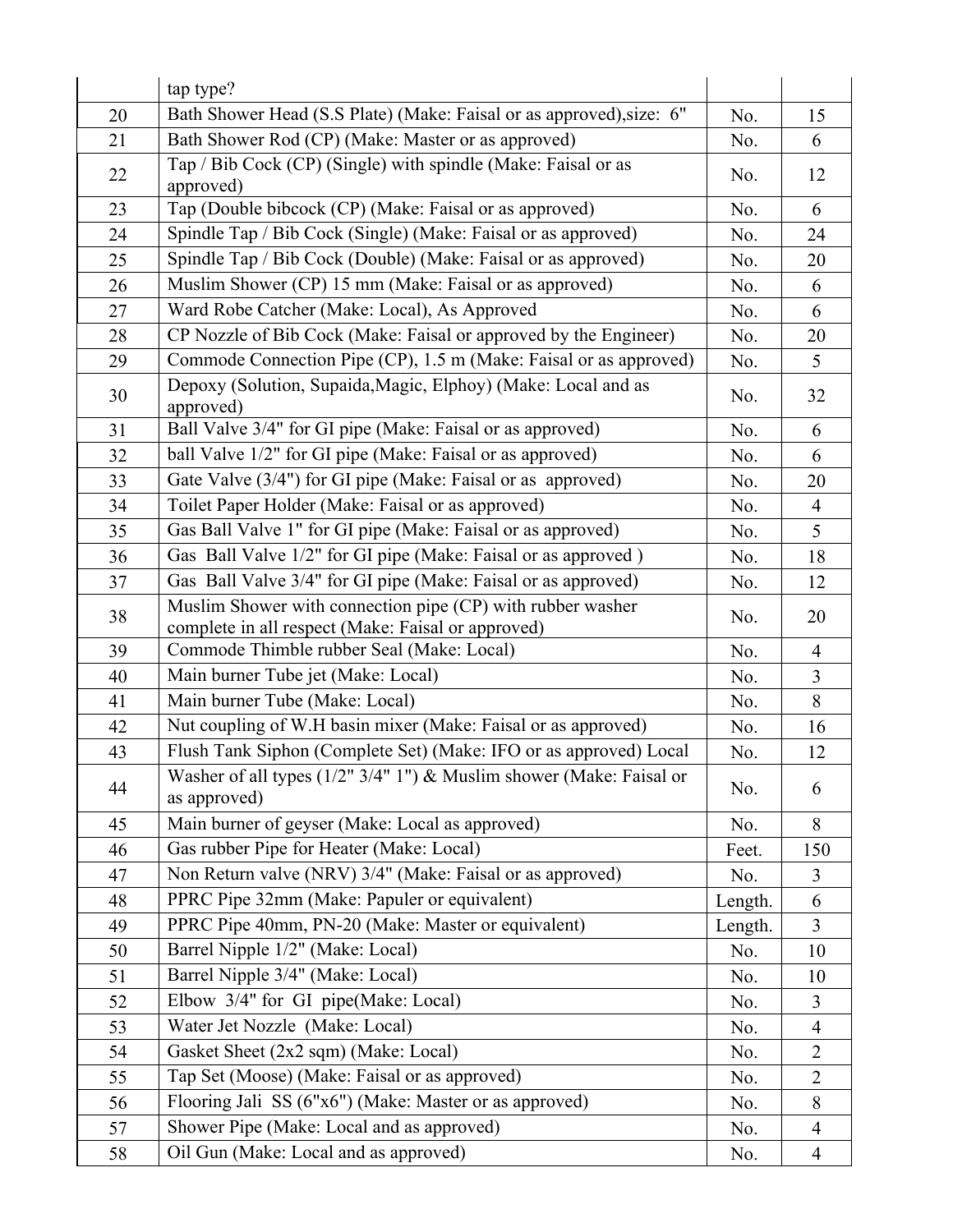| 59 | Clipper Inside (Make: Local and as approved)                                                           | No.     | $\overline{2}$ |
|----|--------------------------------------------------------------------------------------------------------|---------|----------------|
| 60 | Clippper Outside (Make: Local and as approved)                                                         | No.     | $\overline{2}$ |
| 61 | Elbow PPRC 32mm, PN-25 (Make: Popular or as approved)                                                  | No.     | 10             |
| 62 | Socket 32mm PPR , PN-25(Make: Popular or as approved)                                                  | No.     | 10             |
| 63 | Rawal Plug (Make: Local and as approved)                                                               | Pkt.    | 15             |
| 64 | Screws, Size: 1", 1.5", 3/4" black body (Make: China or as<br>approved)Box quantity must be maintained | Box.    | 6              |
| 65 | Screws, Size: 2" black body (Make: China or as approved)<br>Box quantity must be maintained            | Box.    | 3              |
| 66 | PVC Pipe 1" (Make: adam jee / Royal or as approved)                                                    | Length. | 20             |
| 67 | PVC Socket 1" (Make: adam jee / Royal or as approved)                                                  | No.     | 10             |
| 68 | PVC Elbow 1" (Make: adam jee / Royal or as approved)                                                   | No.     | 10             |
| 69 | PVC T 1" (Make: Adam Jee / Royal or equivalent)                                                        | No.     | 10             |
| 70 | Screen (Jali) installation tool (Make: Local), As Approved                                             | No.     | $\mathbf{1}$   |
| 71 | Vice for threading purpose with stand (Make: Local)                                                    | No.     | $\mathbf{1}$   |
| 72 | Safety Valve 1" x 3/4" (Make: Faisal or as approved)                                                   | No.     | $\overline{3}$ |
| 73 | UPVC Pipe 1", 2",3" & 4" (Make: Adam Jee /Royal or as approved)                                        | Length. | 12             |
| 74 | UPVC Elbow 1", 2",3" & 4" (Make: Adam Jee /Roal or as approved)                                        | No.     | 12             |
| 75 | UPVC T 1", 2",3" & 4" (Make: Adam Jee/ Royal or as approved)                                           | No.     | 12             |
| 76 | UPVC Socket 1", 2",3" & 4" (Make: Adam Jee / Royal or as<br>approved)                                  | No.     | 12             |
| 77 | UPVC P-Trap (Make: Adam Jee/ Royal or as approved)                                                     | No.     | $\mathfrak{Z}$ |
| 78 | Aluminum Door Lock (Khas or equivalent)<br>As Approved                                                 | No.     | 10             |
| 79 | Aluminum door Handle (Make: Prime or equivalent)<br>As Approved                                        | No.     | $\overline{4}$ |
| 80 | Aluminum Hinges, Standard Size (Make: M.K. Brand or equivalent),<br>As Approved                        | No.     | 5              |
| 81 | Aluminum Glass Fixing Rubber (Make: Local), As Approved                                                | Feet.   | 50             |
| 82 | Aluminum Jali Rubber (Make: Local), As Approved                                                        | Feet.   | 50             |
| 83 | Window Push Lock (Khas or equivalent), As Approved                                                     | No.     | 12             |
| 84 | Aluminum Latch Lock (Khas or equivalent), As Approved                                                  | No.     | 25             |
| 85 | Rubber Patti Aluminum (Make: Local), As Approved                                                       | Feet.   | 10             |
| 86 | Sealing Brush Aluminum (Make: Local), As Approved                                                      | No.     | 8              |
| 87 | Elkonies Aluminum (Make: Local), As Approved                                                           | No.     | 25             |
| 88 | Silicon Capacity: 310 to 350ml< (Make: GMSA or equivalent)<br>As Approved                              | No.     | 15             |
| 89 | Door Closer Aluminum (Make: Prime or equivalent), As Approved                                          | No.     | 12             |
| 90 | Plaster of Paris (Make: Sonex or equivalent), As Approved                                              | Pkt.    | 10             |
| 91 | Tile Bond (Make: Master or equivalent)                                                                 | Pkt.    | 5              |
| 92 | Stay Rod (Make: Local), As Approved                                                                    | No.     | 8              |
| 93 | Black Filling, Capacity: 1kg (Make: Master/ Shabeer or equivalent)                                     | Pkt.    | 5              |
| 94 | White Filling, Capacity: 1kg (Make: Master/ Shabeer or equivalent)                                     | Pkt.    | 10             |
| 95 | Wall Potien (Make: Brighto or equivalent), As Approved                                                 | Pkt.    | $\overline{2}$ |
| 96 | Foam For Filling Purpose (Make: Local), As Approved                                                    | No.     | 10             |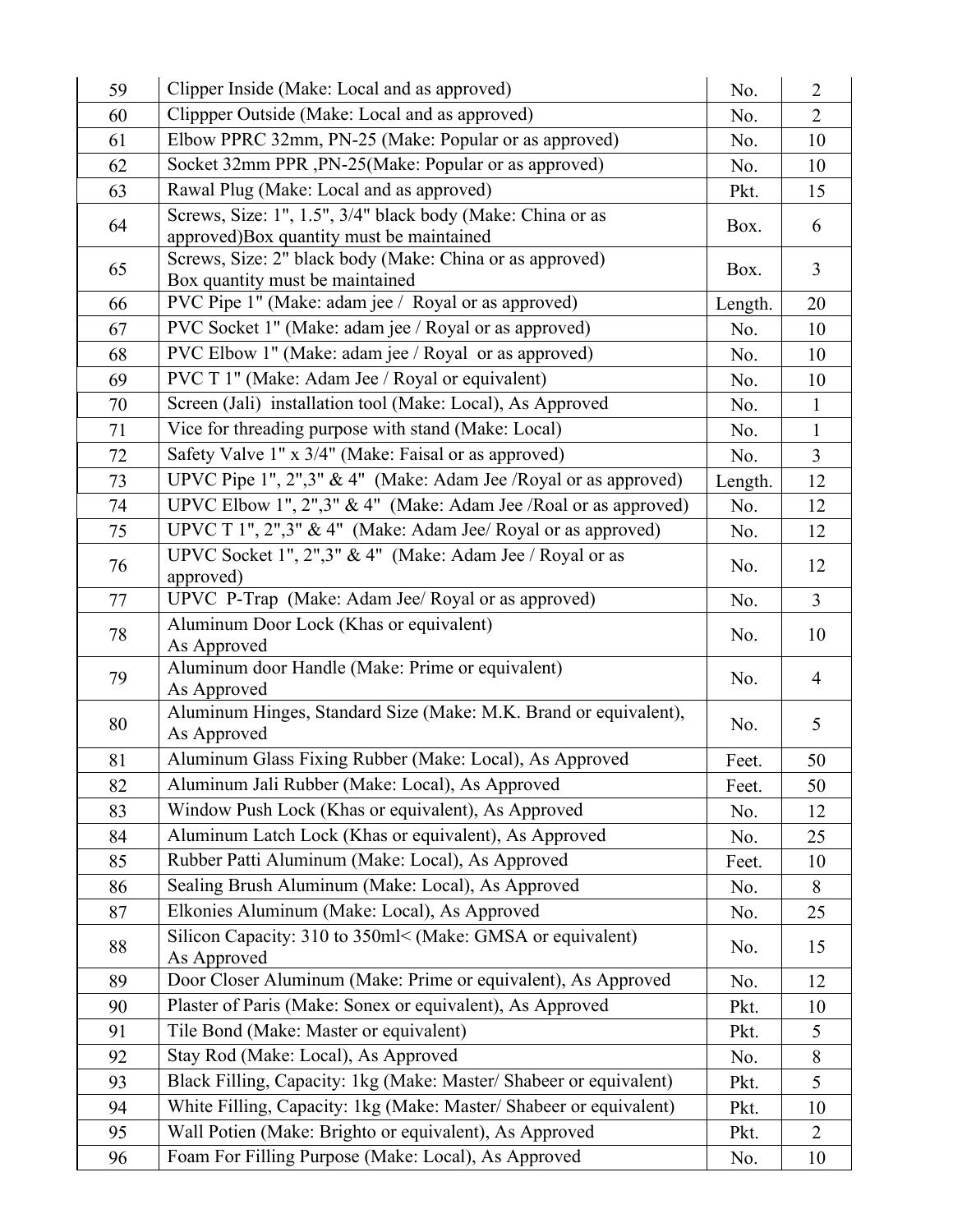| 97  | Baranji Nails (Make: Local), Box quantity must be maintained                                    | Box.    | $\mathbf{1}$   |
|-----|-------------------------------------------------------------------------------------------------|---------|----------------|
| 98  | Door Strip (Make: Local), As Approved                                                           | Feet.   | 40             |
| 99  | Draw Handles (Make: Local), As Approved                                                         | No.     | 15             |
| 100 | Curtain Hooks & Rings (Make: Local), As Approved                                                | No.     | 30             |
| 101 | Curtain Rods (Make: Local), As Approved                                                         | No.     | 10             |
| 102 | Filters CTO (Make: Local), As Approved                                                          | No.     | 20             |
| 103 | Small Filters PPF (Make: Local), As Approved                                                    | No.     | 20             |
| 104 | Side Safety Valve 3/4" (Make: Local)                                                            | No.     | 8              |
| 105 | Dead Plug 1/2" & 3/4" Plastic (Make: Local and as approved)                                     | No.     | 20             |
| 106 | Thread Roll (Make: Local), As Approved                                                          | Roll.   | 10             |
| 107 | Pipe Extractor 1/2" & 3/4" (Make: JH-DS or equivalent)<br>As Approved                           | No.     | $\overline{2}$ |
| 108 | Multi Wrench (Make: Local), As Approved                                                         | No.     | $\mathbf{1}$   |
| 109 | Joint Tape/ Magic Tape (Make: Local)                                                            | No.     | 10             |
| 110 | Filters Jug (Make: Local), As Approved                                                          | No.     | 10             |
| 111 | Pipe Nipple $1/2$ " & $3/4$ " (Make: Local)                                                     | No.     | 10             |
| 112 | G.I Sockets 1/2" & 3/4" (Make: Local and as approved)                                           | No.     | 10             |
| 113 | Butter Fly Clamp (Make: Local), As Approved                                                     | No.     | 50             |
| 114 | Unions $1/2$ " & $3/4$ " for GI pipe (Make: Local)                                              | No.     | 10             |
| 115 | Lead Sikka (Make: Local)                                                                        | No.     | $\overline{4}$ |
| 116 | Grease Capacity, 500 to 600g (Make: Local)                                                      | Bottle. | $\overline{4}$ |
| 117 | Teflon Tape (Make: Local)                                                                       | No.     | 45             |
| 118 | Gland Packing Doori (Make: Local)                                                               | Roll.   | $\overline{4}$ |
| 119 | Solution Big Bottel/ Cement, Capacity, 500ml (Make: ASTM, D-2564<br>or equivalent), As Approved | Bottle. | 8              |
| 120 | G.I Pipe Clump (Make: Local and as approved)                                                    | No.     | 25             |
| 121 | Nut Bolt 2"' 2" (Make: Local)                                                                   | No.     | 10             |
| 122 | Nut Bolt 3" 3" 4" 5" (Make: Local)                                                              |         |                |
|     |                                                                                                 | No.     | 10             |
| 123 | Nut Bolt 4" 4" 5" 6" (Make: Local)                                                              | No.     | 15             |
| 124 | Nut Bolt 5" 5" & 6" (Make: Local)                                                               | No.     | 10             |
| 125 | Wooden door Magnet (Make: Local), As Approved                                                   | No.     | 8              |
| 126 | Draw Lock (Khas or equivalent), As Approved                                                     | No.     | 12             |
| 127 | Draw Railing (Make: Local), As Approved                                                         | No.     | 8              |
| 128 | Door Lock Internal Fitting Stud (Khas or as approved)                                           | No.     | 18             |
| 129 | Door Protecting Rubber (Make: Local)                                                            | Feet.   | 15             |
| 130 | Frosting Sheet (Make: Local), As Approved                                                       | Feet.   | 30             |
| 131 | Raig Mall (All Gauges) (Make: Local)                                                            | No.     | 10             |
| 132 | Gas Valve 1/4" with Nozzle (Make: Faisal or as approved)                                        | No.     | 10             |
| 133 | Welding Plant Rod 12. No (Make: Local)                                                          | Pkt.    | $\mathbf{1}$   |
| 134 | Welding Plant Rod 10.No (Make: Local)                                                           | Pkt.    | $\mathbf{1}$   |
| 135 | Tap Head (Make: Faisal or equivalent), As Approved                                              | No.     | 10             |
| 136 | Drainage Cover/ Jali (Make: S.S or equivalent), As Approved                                     | No.     | $\overline{4}$ |
| 137 | Jali of Exhaust Fan (Make: Local), As Approved                                                  | Feet.   | 10             |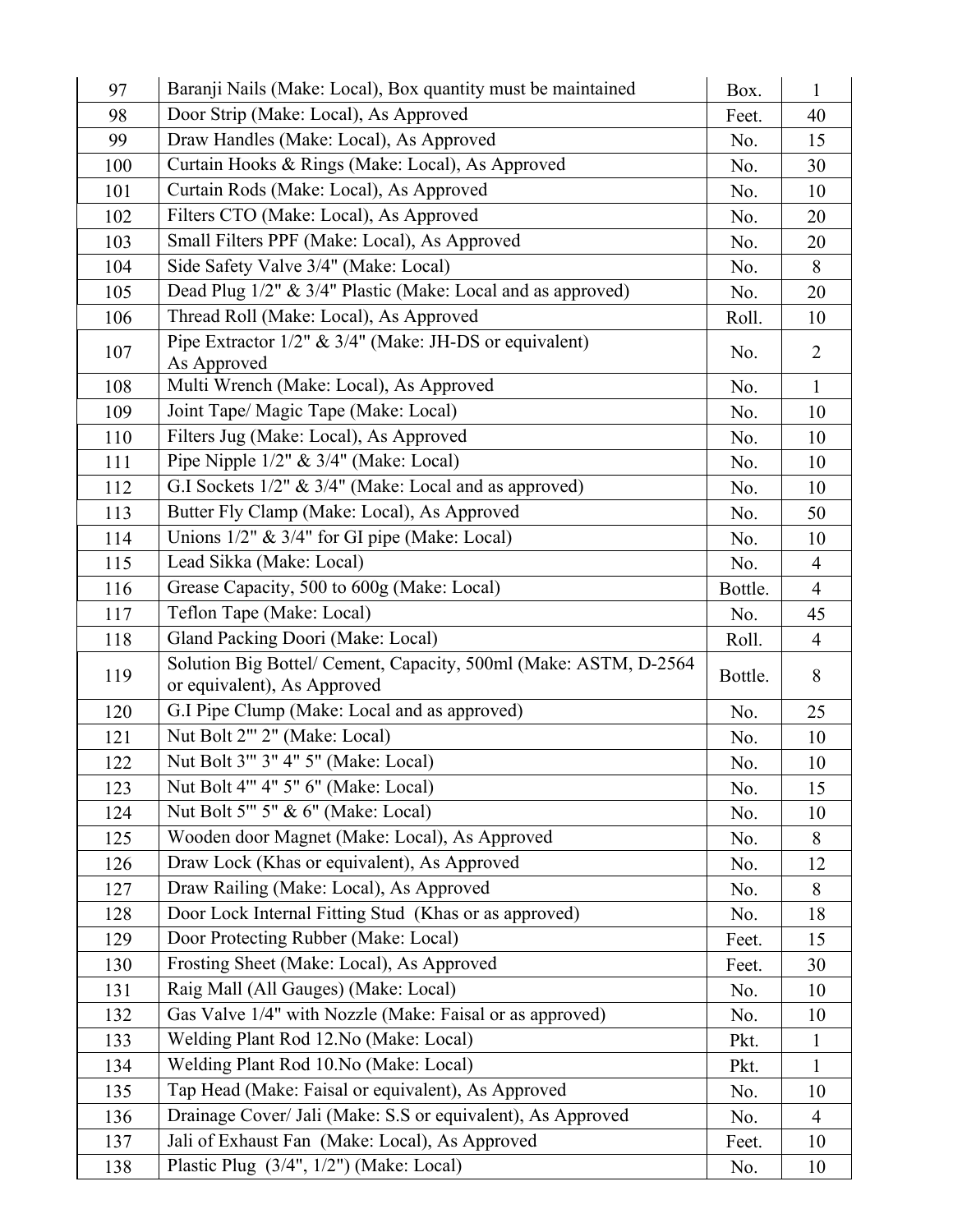| 139            | Commode Seat cover (Make: Master/ Durr or as approved)<br>As Approved                    | No.     | 6              |
|----------------|------------------------------------------------------------------------------------------|---------|----------------|
| 140            | Commode Seat cover bracket complete (Make: Local)<br>As Approved                         | No.     | 6              |
| 141            | Sink waste pipe (Make: Turk Plastic or as approved)                                      | No.     | 6              |
| 142            | Hockey pipe of flush tank (Make: Local)                                                  | No.     | 6              |
| 143            | Connection pipe of flush tank (Make: Local and as approved)                              | No.     | 10             |
| 144            | Thermostate complete (Make: Nass Gas or as approved)                                     | No.     | $\overline{3}$ |
| 145            | Thermocouple (Make: Local)                                                               | No.     | 16             |
| 146            | Pilot Tube with pilot jet (Make: Local)                                                  | No.     | 8              |
| 147            | Solenoid cell (Make: Local)                                                              | No.     | 24             |
| 148            | Button set Geyser complete (Make: Local and as approved)                                 | No.     | 20             |
| 149            | Wash Basin Mixer Spindle (Make: Faisal or as approved)                                   | No.     | 24             |
| 150            | Wooden Door Rubber (Make: Local)                                                         | Feet.   | 50             |
| 151            | Door Gola/Wooden door gola (Make: Local)                                                 | Feet.   | $\overline{4}$ |
| 152            | W.D-40 Spray big Capacity: 400ml (W.D-40 or equivalent)                                  | Bottle. | 12             |
| 153            | Commode Syphon (Make: Local and as approved)                                             | No.     | 12             |
|                | <b>B.</b> List of Electric Items for Official & Family Accommodation                     |         |                |
| $\mathbf{1}$   | Wire 7/29 Single Core, (Make: Pakistan Cables or as approved)                            | Roll.   | $\overline{3}$ |
| $\overline{2}$ | Wire 3/29 Single Core, (Make: Pakistan Cables or as approved)                            | Roll.   | $\overline{3}$ |
| $\overline{3}$ | Cable 7/29 Double core For AC (Make: Pakistan Cables or as<br>approved)                  | No.     | $\overline{2}$ |
| $\overline{4}$ | Cable 3/29 Double core (Make: Pakistan Cables or as approved)                            | No.     | $\overline{2}$ |
| 5              | Networking Cable Cat-6 RJ45                                                              | Roll.   | $\mathbf{1}$   |
| 6              | Telephone Ext. Cable Cord Line Wire RJ-11 (Make: Fast/<br>Pakistan Cable or as approved) | Roll.   | $\mathbf{1}$   |
| $\tau$         | Extension Leads, (Make: Leo Star or Hero or as approved)                                 | No.     | 12             |
| 8              | Telephone Set (Make: Panasonic or as approved)                                           | No.     | 12             |
| 9              | PVC Cable (6mm <sup>2</sup> ), (Make: Fast/ Pakistan Cables or as<br>approved)           | Roll.   | $\mathbf{1}$   |
| 10             | Universal Shoe (5 Amp to 10 Amp), (Make: Bush or a<br>approved)                          | No.     | 24             |
| 11             | Fan Capacitor 2.5 uF, (Make: Amber/ Fuji or equivalent)                                  | No.     | 90             |
| 12             | Fan Capacitor 3.5 uF, (Make: Amber/ Fuji or equivalent)                                  | No.     | 48             |
| 13             | Bulb Holder (Thread type) (Make: Ittefaq or equivalent)                                  | No.     | 12             |
| 14             | Bearing of Ceiling Fan 6202/6203 (Make: NTN Japan or<br>equivalent)                      | No.     | 6              |
| 15             | Capacitor of Exhaust Fan 1.6 uF (Make: Amber/ Fuji or as<br>approved)                    | No.     | 36             |
| 16             | Shutter Switch/ Doori for Exhaust fan (Make: Pak Fan or<br>equivalent)                   | No.     | 6              |
| 17             | MCB Breaker 20 Amp (Make: Schneider or as approved)                                      | No.     | $\overline{2}$ |
| 18             | MCB Breaker 10 Amp (Make: Schneider or as approved)                                      | No.     | $\overline{2}$ |
| 19             | PVC duct Patti 1.5 inches (Make: GM or as approved)                                      | Length. | 10             |
| 20             | Duct patti (3/4"), (Make: GM or as approved)                                             | Length. | 5              |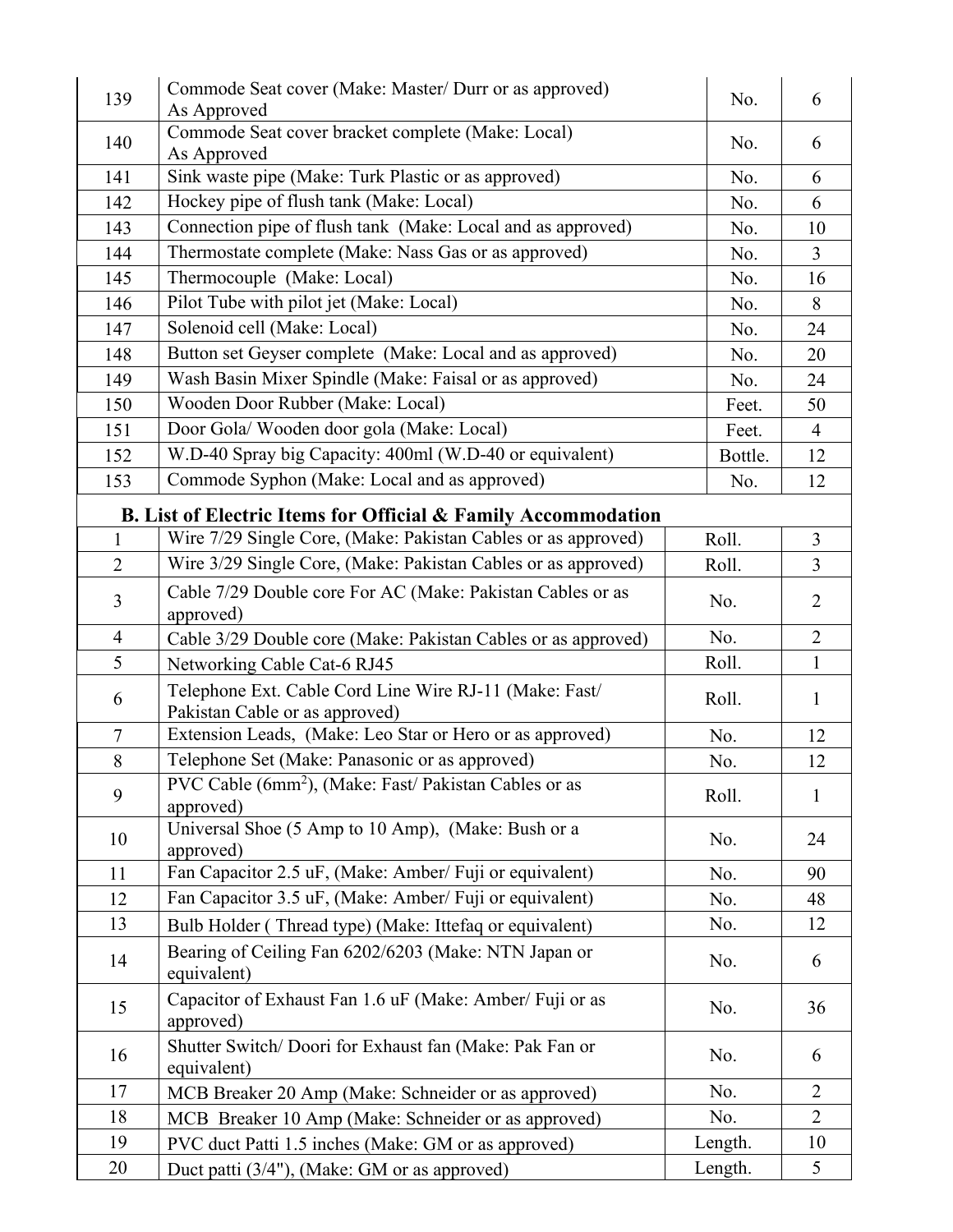| 21 | Clips for cable fixing (Make: Local as approved)                                           | Pkt. | 10             |
|----|--------------------------------------------------------------------------------------------|------|----------------|
| 22 | wooden Screw (black) Size(3/4") (Make: Local as approved)                                  | Pkt. | 5              |
| 23 | Bed Switch ON/OFF button (Make: Hero or as approved)                                       | No.  | 25             |
| 24 | Cable tie, Zip type (Make: Local as approved)                                              | Pkt. | $\overline{3}$ |
| 25 | Male/female switch (Make: Hero or as approved)                                             | No.  | 12             |
| 26 | 13Amp Fuse for Microwave Oven (Make: Local as approved)                                    | No.  | 10             |
| 27 | Microwave Oven diodes (Make: Local as approved)                                            | No.  | $\overline{4}$ |
| 28 | 1.00uF Capacitors for Microwave Oven (Make: Amber/ Fuji or<br>as approved)                 | No.  | $\overline{4}$ |
| 29 | Automatic water tank level switch (Make: Master or as<br>approved)                         | No.  | 6              |
| 30 | Heater element rod 2000 Watt (Make: Local)                                                 | No.  | 6              |
| 31 | Gyser element 2000 Watt (Make: Local)                                                      | No.  | 6              |
| 32 | Photosensors (Sun Switch) (Make: Panasonic or as approved)                                 | No.  | $\overline{2}$ |
| 33 | Bush Type Complete Fitting Sheet 3 Button (Make: Bush/<br>Clipsal or as approved)          | No.  | 10             |
| 34 | Bush Type Complete Fitting Sheet 6 Button (Make: Bush/<br>Clipsal or as approved)          | No.  | 10             |
| 35 | Complete Fitting Sheet 4 Button (Make: Bush/ Clipsal or as<br>approved)                    | No.  | 10             |
| 36 | Bush Type Complete Fitting Sheet 8 Button (Make: Bush/<br>Clipsal or as approved)          | No.  | 5              |
| 37 | Thimbles 6mm Silver type (Make: Local as approved)                                         | No.  | 10             |
| 38 | Thimbles 16mm Silver type (Make: Local as approved)                                        | No.  | 10             |
| 39 | Thimbles 25mm Silver type (Make: Local as approved)                                        | No.  | 10             |
| 40 | Insect Killer Rods FLT-8 (Make: Philips or as approved)                                    | No.  | 10             |
| 41 | Insect Killer Rods 2 Ft. (Make: Philips or as approved)                                    | No.  | 10             |
| 42 | Tube Light Rod 4ft 36 W (Make: Philips / Orient or as approved)                            | No.  | 25             |
| 43 | Tube Light Rod 2ft LED Type (Make: Philips / Orient or as<br>approved)                     | No.  | 32             |
| 44 | Tube Light Starter S-2 (Make: Phillips or as approved)                                     | No.  | 95             |
| 45 | Tube Light Starter S-10 (Make: Phillips or as approved)                                    | No.  | 95             |
| 46 | Tube Light Fixture LED Type 4ft 16Watt (Complete) (Make:<br>Phillips or as approved)       | No.  | 8              |
| 47 | Tube Light Fixture LED Type 2ft (Complete) (Make: Phillips or<br>as approved)              | No.  | 8              |
| 48 | LED Tube Rod (16W), (Make: Phillips / Orient or as approved)                               | No.  | 80             |
| 49 | Tube light chock 18 Watt (Make: Philips or as approved)                                    | No.  | 5 <sup>5</sup> |
| 50 | LED Bulb 12/13 Watt Thread Type (Make: Phillips or as<br>approved)                         | No.  | 90             |
| 51 | 5 watt bulb LED (Make: Philips or as approved)                                             | No.  | 12             |
| 52 | Ceiling Mounted Light fixture for Wash room, Balcony) (Make:<br>Fancy Type or as approved) | No.  | 6              |
| 53 | 1.5 uF Capacitor for Exhaust Fan (Make: Amber/ Fuji or as<br>approved)                     | No.  | 24             |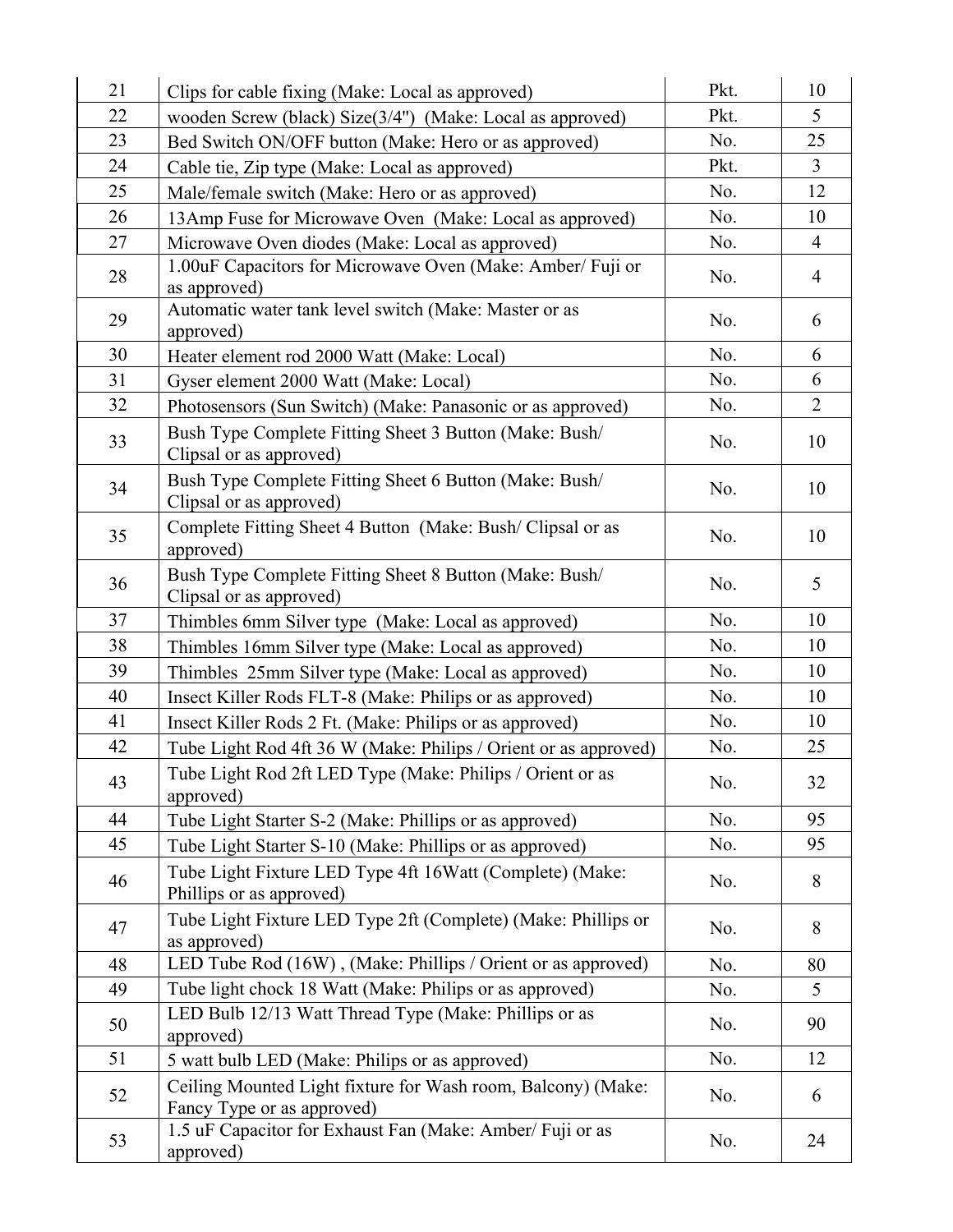| 54 | Motor of Exhaust Fan for Plastic Body (Univeral 12") (Make:<br>Pak Fan or as approved) | No.   | 6              |
|----|----------------------------------------------------------------------------------------|-------|----------------|
| 55 | Motor of Exhaust Fan for Plastic Body (Univeral 10") (Make:<br>Pak Fan or as approved) | No.   | 6              |
| 56 | 150uF Capacitor for 3 HP Motor (Make: Amber/ Fuji or as<br>approved)                   | No.   | $\overline{4}$ |
| 57 | PVC Rawal Plug for 6# screw (Make: Local as approved)                                  | Pkts. | 25             |
| 58 | PVC Rawal Plug for 8# screw (Make: Local as approved)                                  | PKts  | 05             |
| 59 | Drill Bits 6 No for HILTI Drill (Make: Local as approved)                              | No.   | 15             |
| 60 | Drill Bits 12 No (6") for HILTI Drill (Make: Local as approved)                        | No.   | $\overline{4}$ |
| 61 | Drill Bits 12 No (13") for HILTI Drill (Make: Local as<br>approved)                    | No.   | $\overline{4}$ |
| 62 | Drill Bits 12 No (18") for HILTI Drill (Make: Local as<br>approved)                    | No.   | $\overline{4}$ |
| 63 | PVC Wiring light point Tikki Covers of 2" Dia (Make: Local as<br>approved)             | No.   | 40             |
| 64 | PVC Wiring light point Tikki Covers of 3" Dia (Make: Local as<br>approved)             | No.   | 10             |
| 65 | PVC Fan box Covers (Make: Local as approved)                                           | No.   | 10             |
| 66 | Exhaust Fan Metal body 12" (Make: Pak Fan or as approved)                              | No.   | 5              |
| 67 | Exhaust Fan Plastic body 12" (Make: Pak Fan or as approved)                            | No.   | 8              |
| 68 | Electric Remote Bell (Complete) (Make: Local as approved)                              | No.   | 5              |
| 69 | Door Bell (Make: China or equivalent)                                                  | No.   | $\overline{3}$ |
| 70 | Push Button of Electric Bell (Make: Orange/ Clipsal or as<br>approved)                 | No.   | 5              |
| 71 | Fan Dimmer (Make: Clipsal or as equivalent)                                            | No.   | 20             |
| 72 | Fan Dimmer (Make: Bush or as equivalent)                                               | No.   | 16             |
| 73 | Light plug 10 Amp (Make: Orange/ Clipsal or as approved)                               | No.   | 10             |
| 74 | Power plug 20 Amp (Make: Orange/ Clipsal or as approved)                               | No.   | 10             |
| 75 | Belt for Air Sampler (Make: Local as approved)                                         | No.   | 15             |

## **INSTRUCTIONS:**

- **i.** It is in the interest of bidders to read all the conditions given below and ensure that these conditions are strictly complied.
- **ii.** The quotations will be opened on the date and time published in the advertisement at Pakistan Nuclear Regulatory Authority, HQs. Mauve Area, G-8/1, Islamabad in the presence of all those bidders who wish to attend .
- **iii.** Quotations must be sent in sealed envelope and should reach this office on or before 30-05-2022 (11:00 hours) in administration directorate through mail/ by hand and must be addressed to "Senior Administrative Officer (Procurement), Pakistan Nuclear Regulatory Authority, Mauve Area, G-8/1, Islamabad. The sealed envelope/cover should clearly indicate in bold letters "QUOTATION FOR SUPPLY OF GENERAL REPAIR & MAINTENANCE ITEMS / ELECTRICAL ITEMS TENDER NO.21/2021-2022 "

## **CONDITIONS:**